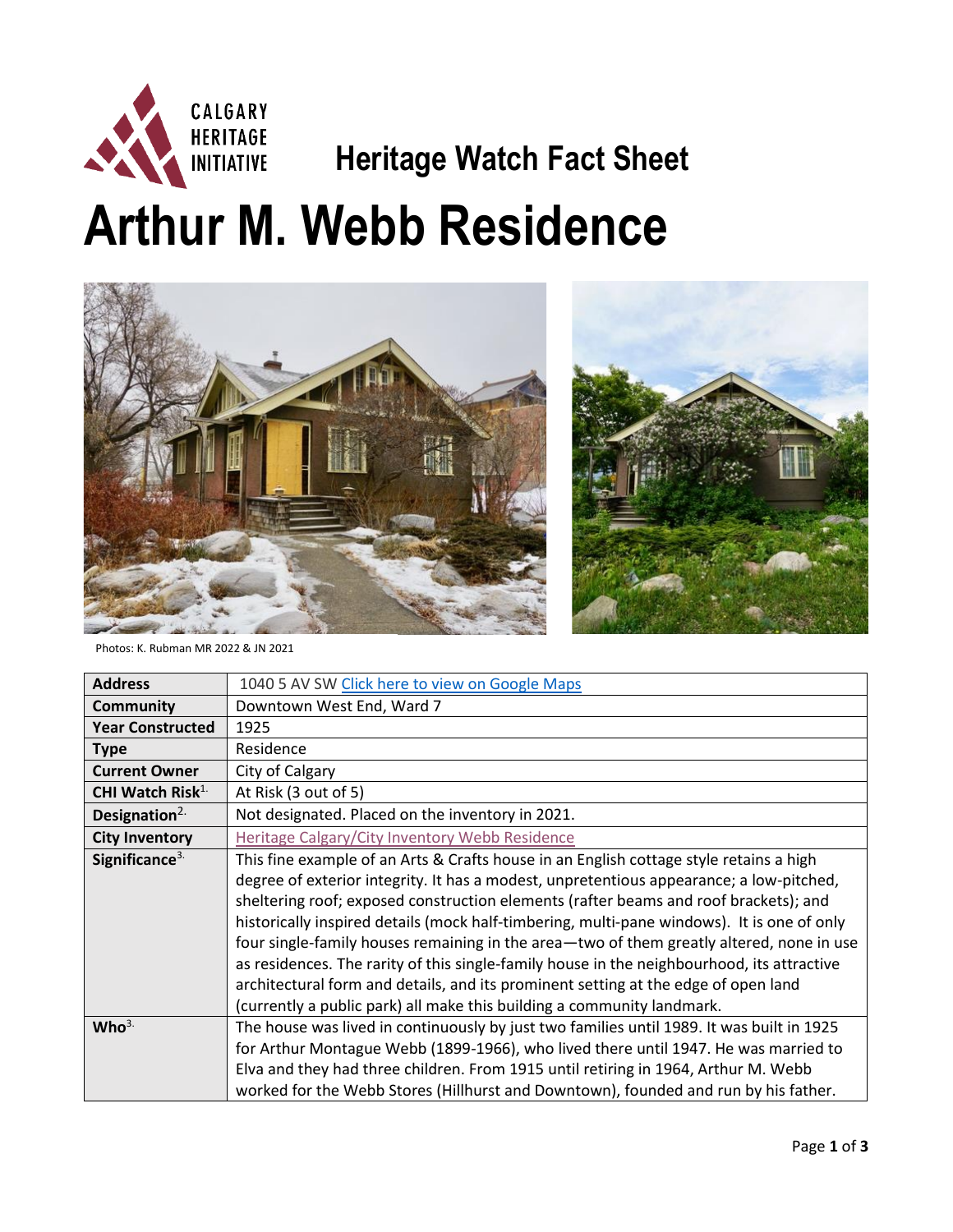|                       | It was next occupied by the family of Roy McKenzie Patriquin, a retired farmer, and his                             |
|-----------------------|---------------------------------------------------------------------------------------------------------------------|
|                       | wife Amalia, until 1989.                                                                                            |
| <b>Status</b>         | The last private owner (2001-2015)-Llyn Strelau, who used the home as his jewelry                                   |
|                       | workshop and studio—was a careful steward of the house and left it in good condition.                               |
|                       | Mr. Strelau sold it to the City of Calgary in 2016 with the understanding that it might be                          |
|                       | used as a community amenity. But the City has left the property vacant. Its future is now                           |
|                       | uncertain. The <b>Downtown West Community Association (dwca.ca)</b> as well as several                              |
|                       | local residents have been communicating with the office of Ward 7 Councillor Terry                                  |
|                       | Wong regarding the future of the house, its protection and reuse as a community<br>amenity.                         |
|                       | The DWCA "Our Story" notes: "In recent years, Downtown West has experienced a                                       |
|                       | significant amount of residential development. However, it stands as an "island" at the                             |
|                       | west end of the Centre City, lacking the qualities of amenity and integration that would                            |
|                       | provide a stronger sense of identity. "                                                                             |
|                       | The Land Use, and that of the 3 lots to the east (temporarily in use for Bowforth Park) is                          |
|                       | part of DC47Z92 (search 1990's DC's here).                                                                          |
|                       | " The purpose of this West End District is to:                                                                      |
|                       | (a) provide for predominantly high density residential development, with low to medium                              |
|                       | density commercial development; and                                                                                 |
|                       | (b) establish a comprehensive system for the provision of at-grade pedestrian amenities                             |
|                       | which enhances the residential character and livability of the District."                                           |
|                       | There were no active Land Use or Development Permit applications as of March 2, 2022.                               |
| <b>CHI's Position</b> | CHI is alarmed that this City-owned property has been left vacant since 2015 and is                                 |
| <b>Statement</b>      | concerned that it will suffer the fate of demolition by neglect and/or fire, as did the CMLC                        |
|                       | Enoch Sales House in 2019. Mr. Strelau's act of good faith in selling the property to the                           |
|                       | City should be respected.<br>The historically significant Webb Residence should be designated, retained and adapted |
|                       | for community use. Its intact exterior is very attractive and is a reminder of the history of                       |
|                       | residential development in the downtown. Located near the Bow River pathway system,                                 |
|                       | it could be a potential stopping point for cyclists, pedestrians (dogs), and tourists                               |
|                       | traversing between the burgeoning West Village and Eau Claire/Prince's Island. Possible                             |
|                       | uses include: a restaurant, coffee shop, bakery or ice cream shop, retail store, daycare                            |
|                       | centre, bicycle or raft rental facility, art or music studio, wellness spa, non-profit offices,                     |
|                       | etc. These uses are very compatible with the adjacent Bowforth Park. Together, they                                 |
|                       | provide much needed amenity and green space for a rapidly growing, high-density, inner-                             |
|                       | city population. The landmark site is placemaking and contributes to community identity.                            |
|                       | The green space supports the heritage context of this former single-dwelling residential                            |
|                       | avenue. Green space/trees provide many benefits for climate resiliency, including                                   |
|                       | stormwater management, cooling, air quality, carbon capture, and habitat.                                           |
|                       | Given that this site is so close to the Bow River and is not completely dwarfed by condo                            |
|                       | towers, CHI asserts that the 1992 DC is outdated and does not adequately consider                                   |
|                       | shadowing or the benefits of low scale and open space with light penetration. The City                              |
|                       | should consider the applicability of Bylaw 33P2013, 8.15 DENSITY TRANSFER FOR                                       |
|                       | SUNLIGHT PRESERVATION and/or density transfer for heritage preservation for the Webb                                |
|                       | site and to retain the now temporary Bowforth Park.                                                                 |
| <b>Upcoming</b>       | Possible demolition, sale and development.                                                                          |
| <b>Public Call to</b> | Contact Councillor Wong's office to express support for retaining this house and your                               |
| <b>Action</b>         | suggestions for its use: ward7@calgary.ca. Please cc contact@calharyheritage.org.                                   |